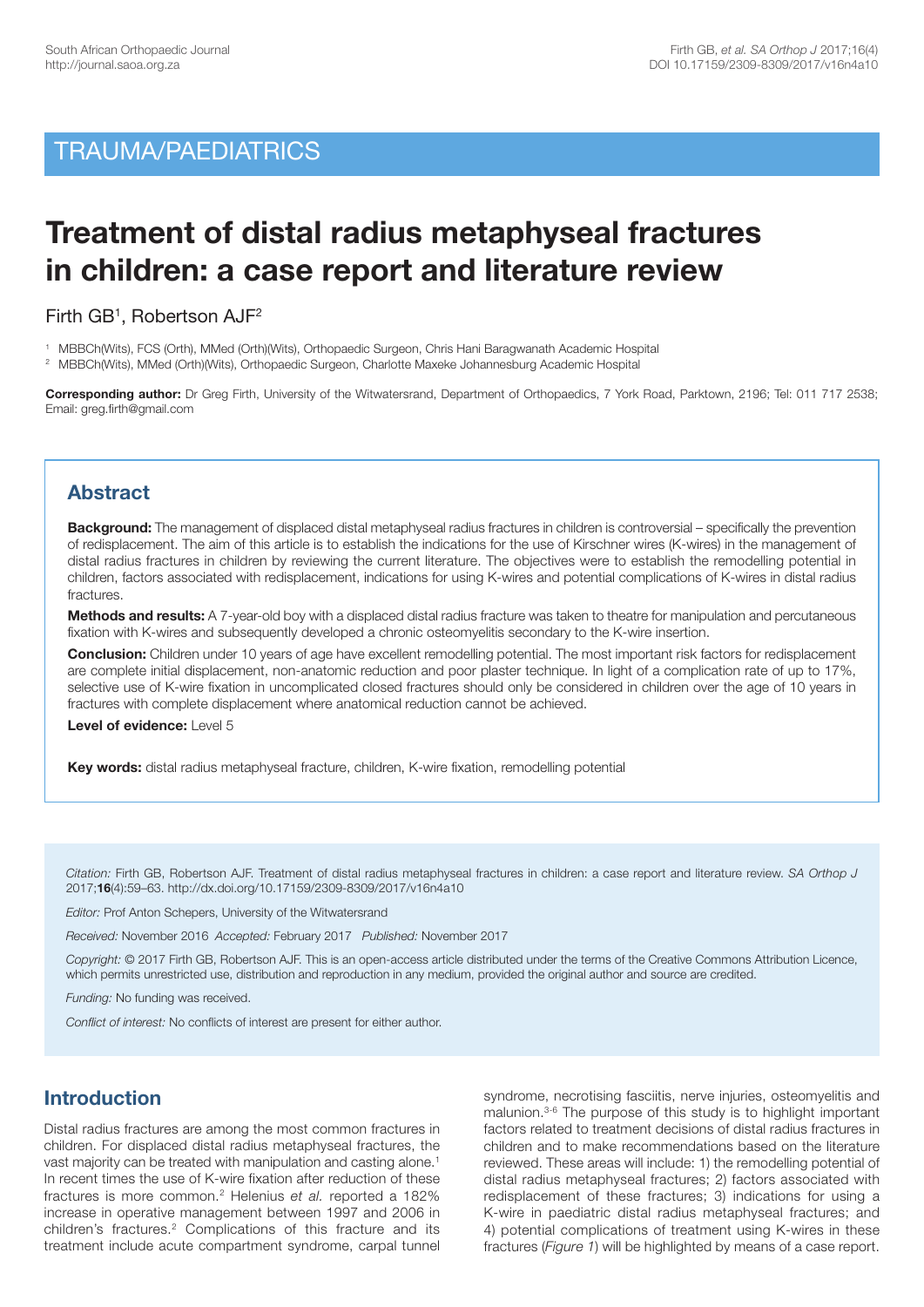

**Figure 1A.** Radiographs at one month showing reduced distal radius fracture with cross K-wire insertion



**Figure 1B.** Radiographs after K-wire removal showing chronic osteomyelitis changes in the metaphysis of the distal radius

## **Methods and materials**

A review of articles that included children under the age of 17 years with distal radius metaphyseal fractures treated either with manipulation and casting alone or with the addition of K-wires was performed. A search was performed using Medline through Pubmed, EMBASE and the Cochrane Controlled Trials Register. The *South African Orthopaedic Journal* was also searched online for a local context to the research question. References were reviewed for additional relevant studies. The following search terms were used: Distal radius metaphyseal fracture, child, malunion, K-wire fixation, remodelling. All levels of study, including randomised controlled trials, retrospective controls, observational cohort trials and case reports were reviewed. Treatment method, and clinical and radiological outcomes were recorded. The abstracts of all English articles published between January 1960 and August 2016 were recorded according to the search criteria, saved and studied for eligibility.

Ethics approval was granted from the University's Ethics Board.

## **Case report**

A 7-year-old boy sustained a closed distal radius fracture and was taken to theatre for manipulation and insertion of cross K-wires (*Figure 1A*). He was placed in a below-elbow cast and was seen again in the clinic a month after the surgery. At this time, the wound was infected. The child was taken to theatre for a total of three debridements and given cloxacillin as per protocol for chronic osteomyelitis. Eventually the infection settled with closure of the sinus. The X-rays showed changes in keeping with a healing osteitis (*Figure 1B*). This case highlights the potential complications of K-wire insertion, especially in children under the age of 10 years where there is a large remodelling potential.

# **Discussion**

### *Fracture remodelling*

Distal radius fractures in children account for up to 45% of all paediatric fractures. They usually occur in older children and the thick periosteum helps with reduction and infers inherent stability. The distal radius accounts for 80% of forearm growth and 40% of upper extremity growth. Given its contribution to growth there is tremendous remodelling potential for these fractures in children.<sup>3</sup>

Friberg established that the epiphyseal plate changes direction of growth after malunion, with a mean correction per month of 0.9 degrees in the sagittal plane and 0.8 degrees in the coronal plane. The rate of correction was higher in cases with larger primary angulations with an exponential dependence. <sup>7</sup> The importance of the differential growth response of a physis (i.e. the Heuter-Volkman law) was supported by Wallace *et al*. <sup>8</sup> The majority of fracture remodelling in their series of femur fractures in children occurred not only at the fracture site but also at the proximal and distal physes. <sup>8</sup> Johari *et al.* confirmed that in the distal radius, more remodelling takes place in the volar dorsal compared to the radio ulna plane.<sup>9</sup>

Fuller *et al.* reported that children under the age of 5 years with a distal radius fracture malunion over 20 degrees remodelled completely. Only 50% of children between 6 and 10 years of age remodelled completely and no children between 11 and 14 years of age remodelled completely at final follow-up. However, all of these older patients had a full range of movement at final follow-up.<sup>10</sup>

Roberts stated that there was no relationship between residual radiographic dorsal angulation and pronation/supination in children under the age of 6 years. This was in contrast to older children (range 6–15 years) where almost 50% of patients had a loss of pronation/supination with more than 15 degrees of malunion. 11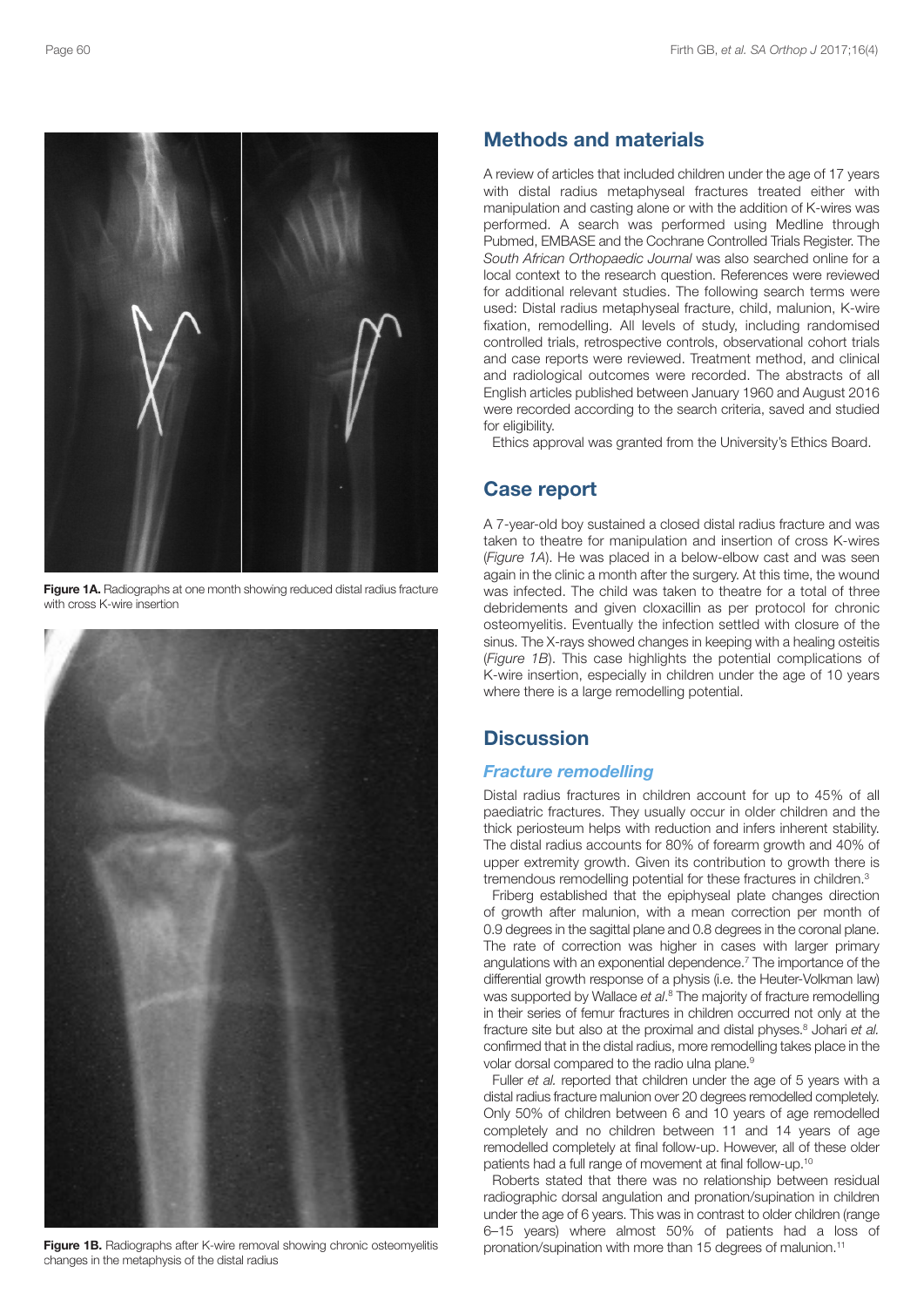#### **Table I:** Remodelling potential of malunited distal radius fractures

| <b>Author</b>                 | Age | <b>Remodelling</b><br>$(years)$ time (months) | Initial dorsal<br>angulation | Final dorsal<br>angulation |  |
|-------------------------------|-----|-----------------------------------------------|------------------------------|----------------------------|--|
| Jeroense et al. <sup>12</sup> | 9.1 |                                               | $24^\circ$                   | $R^{\circ}$                |  |
| Ghandi et al. <sup>13</sup>   | 77  | 35                                            | 26°                          | $5^\circ$                  |  |

In a recent retrospective study by Jeroense *et al.* the remodelling potential of 33 children with a mean age of 9 years (range 3–14 years) with a distal radius fracture and malunion over 15 degrees was presented. <sup>12</sup> They confirmed the findings of Friberg *et al.* <sup>7</sup> and found that the rate of remodelling decreased exponentially over time. The mean initial remodelling speed was 2.5 degrees per month but decreased exponentially over the 30-month time period. The rate of remodelling was not found to be related to the age of the patient at time of fracture. <sup>12</sup> Gandhi *et al.* showed that with longer follow-up (over five years), complete remodelling was possible in distal radius fractures. <sup>13</sup> Van der Sluijs *et al.* <sup>4</sup> recently reviewed the findings of Jeroense *et al.* <sup>12</sup> and Ghandi *et al.* <sup>13</sup> and postulated a model that described remodelling of the distal radius as an exponential function with starting speed dependent on the initial angulation. *Table I* illustrates these results.

In summary, there is a tremendous remodelling potential of displaced distal radius fractures in children. Important considerations are the age of the child and amount of initial angulation which dictates the speed of remodelling. Radiological malunion does not always correlate with loss of function.

### *Factors associated with redisplacement*

A large number of studies have also explored the risks for redisplacement of distal radius fractures in children. The many risk factors that have been identified and studied are summarised in *Table II*.

It is evident from *Table II* that there are many possible risk factors for redisplacement. Hang *et al.* concluded that complete displacement, ipsilateral ulna fracture, failure to achieve a perfect reduction and poor plaster moulding were the main factors associated with redisplacement <sup>14</sup> whereas Mazzini *et al.* found the three-point index,

a measure of plaster moulding, to be the most useful parameter in predicting redisplacement in 161 children with a mean age of 10 years. They also noted that older children were more likely to redisplace. 15 Fenton *et al.* found that younger patients, initial radial translation, increased distance of the fracture from the physis and imperfect reduction were the main risk factors for redisplacement in a group of 73 children with a mean age of 10 years. <sup>16</sup> Marcheix *et al.* identified poor cast moulding as the only risk factor for redisplacement. <sup>17</sup> Chivers *et al.* concluded that the three-point index was not a useful tool in predicting redisplacement of distal radius fractures in children.<sup>18</sup>

Debnath *et al.* showed that use of the simpler cast index (the inner diameter of the cast on the lateral radiograph divided by the inner diameter of the cast on the anteroposterior radiograph) was a good predictor for redisplacement. <sup>19</sup> Kamat *et al.* refined this and found that a cast index of less than 0.8 (in their study 0.7 was optimal) was associated with a much lower redisplacement rate – in their series of 1 001 cases, 249 had a cast index over 0.8 and of these there was a redisplacement rate of 26% compared to 6% in those with a cast index less than 0.8.<sup>20</sup>

The above indexes are a measure of adequate plaster moulding or three-point moulding as described by Charnley<sup>21</sup> and propagated by Rang.<sup>22</sup>

The use of either a short- or long-arm cast has not been conclusively shown to decrease the risk of recurrence. A review article was performed by Hendrickx *et al.* in 2011 which concluded that belowelbow casts were as effective as above elbow casts in the treatment of distal-third radius and ulna fractures in children. <sup>23</sup> Advocates of the short-arm cast cite low redisplacement rates, fewer days off school and less interference with activities of daily living.<sup>24-26</sup>

In a retrospective review of 155 children with distal radius fractures, McQuinn *et al.* found that an initial displacement of more than 50% or a less than perfect reduction, predisposed to redisplacement. They re-emphasised that the cast index was a useful tool to assess cast moulding as an additional factor to assess the risk of displacement. <sup>27</sup> Complete initial displacement, initial fracture type and success of reduction have recently been found to be the most important risk factors for redisplacement. 28,29

In summary, from *Table II* it is evident that the most important risk factors for redisplacement in distal radius fractures in children appear to be complete initial displacement, non-anatomic reduction and poor plaster application technique.

| <b>Author (ref)</b>           | <b>Level of</b><br>evidence           | <b>Patient factors</b>              |                                    | <b>Fracture characteristics</b> |                                |                              | <b>Treatment factors</b>            |                              |                 |                                                   |
|-------------------------------|---------------------------------------|-------------------------------------|------------------------------------|---------------------------------|--------------------------------|------------------------------|-------------------------------------|------------------------------|-----------------|---------------------------------------------------|
|                               |                                       | <b>Number of</b><br><b>patients</b> | Mean age<br>of patients<br>(years) | <b>Complete</b><br>displacement | <b>Distance</b><br>from physis | <b>Initial</b><br>angulation | <b>Ipsilateral</b><br>ulna fracture | <b>Anatomic</b><br>reduction | <b>Moulding</b> | <b>Short</b><br>equivalent<br>to long arm<br>cast |
| Hang <sup>14</sup>            | III                                   | 48                                  | $9.8(0 - 17)$                      | $\checkmark$                    |                                | $\boldsymbol{x}$             | ✓                                   | $\checkmark$                 | $\checkmark$    |                                                   |
| Pretell Mazzini <sup>15</sup> | III                                   | 161                                 | 10.2                               | $\checkmark$                    | -                              |                              | -                                   | $\checkmark$                 | $\checkmark$    |                                                   |
| Fenton <sup>16</sup>          | III                                   | 73                                  | $10.4(5 - 16)$                     | $\checkmark$                    | $\checkmark$                   |                              |                                     | $\checkmark$                 |                 | ✓                                                 |
| Marcheix <sup>17</sup>        | III                                   | 60                                  | $9.8(5 - 15)$                      | $\boldsymbol{x}$                | $\pmb{\mathsf{X}}$             | $\boldsymbol{x}$             | $\pmb{\mathsf{X}}$                  | $\pmb{\times}$               | $\checkmark$    |                                                   |
| Chivers <sup>18</sup>         | $\mathsf{I}\mathsf{V}$                | 43                                  |                                    |                                 |                                |                              |                                     |                              |                 |                                                   |
| Debnath <sup>19</sup>         | III                                   | 174                                 | $9.8(2 - 15)$                      | -                               | -                              | -                            |                                     | -                            | $\checkmark$    |                                                   |
| Kamat <sup>20</sup>           | $\ensuremath{\mathsf{III}}\xspace$    | 109                                 | < 10                               |                                 |                                |                              |                                     |                              | ✓               |                                                   |
| Hendrickx <sup>23</sup>       | Review                                | 300                                 |                                    |                                 | -                              | -                            |                                     | -                            | -               | ✓                                                 |
| Chess <sup>24</sup>           | $\mathsf{IV}$                         | 761                                 |                                    |                                 |                                |                              |                                     |                              |                 |                                                   |
| Bohm <sup>25</sup>            | $\mathsf{I}\mathsf{V}$                | 102                                 | 8.6                                |                                 | -                              |                              |                                     | -                            |                 | ✓                                                 |
| Webb <sup>26</sup>            |                                       | 113                                 | Check                              |                                 |                                |                              |                                     | -                            | ✓               | ✓                                                 |
| McQuinn <sup>27</sup>         | $\mathbf{II}$                         | 155                                 | < 15                               | $\checkmark$                    | -                              | -                            |                                     | $\checkmark$                 | ✓               |                                                   |
| Asadollahi <sup>28</sup>      | $\parallel$                           | 135                                 | $9.9(3 - 17)$                      | $\checkmark$                    |                                | $\boldsymbol{x}$             | $\pmb{\chi}$                        | $\checkmark$                 | Х               |                                                   |
| Jordan <sup>29</sup>          | $\begin{array}{c} \hline \end{array}$ | 107                                 | 10                                 | $\checkmark$                    | $\boldsymbol{\mathsf{X}}$      | $\boldsymbol{x}$             | ✓                                   | ✓                            | $\checkmark$    |                                                   |

### **Table II:** Risk factors for distal radius fracture redisplacement

3 Discussed in article and regarded as significant 7 Discussed in article and regarded as not important **–** Not discussed in the article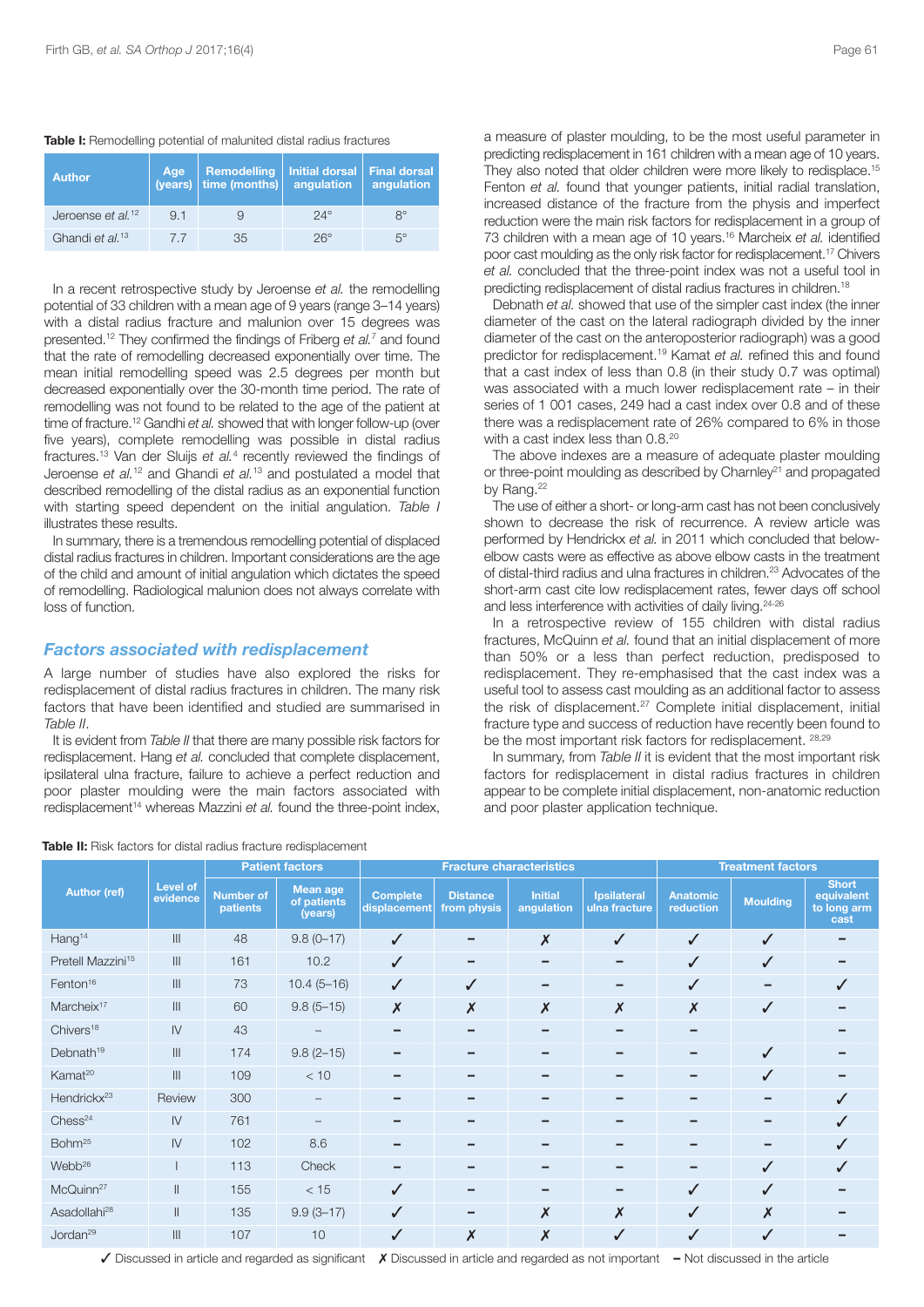### *Manipulation alone vs use of K-wires*

The results of outcomes following various treatment methods are abundant. The main articles from each type of treatment were identified and used in the discussion of this paper.

The excellent remodelling potential of these fractures was emphasised by Do *et al.* <sup>30</sup> This was confirmed by Crawford *et al.* who reviewed 51 children at an average age of 7 years with overriding distal radius fractures with less than one centimetre of overlap or 15 degrees of angulation. These children were treated without reduction in below-elbow casts. All fractures united and had full range of wrist movement at one-year follow-up. They concluded that children under the age of 10 years did not require anatomical reduction to achieve an excellent result and there was the added benefit of cost saving by avoiding a general anaesthetic. <sup>31</sup> Roth *et al.* presented a retrospective cohort of 66 children that presented with redisplacement of more than 15 degrees angulation. They concluded that re-manipulation after initial loss of reduction was not necessary in the majority of patients. They all remodelled to near anatomical alignment and they concluded that they would accept angulation up to 30 degrees in children under 10 years of age, 25 degrees in children between 10 and 12 years and 20 degrees in children over 12 years of age.<sup>32</sup>

Some authors advocate the use of K-wires in selected patients. Van Leemput *et al.* recommended the use of K-wires in unstable distal radius fractures where there was complete initial displacement, ipsilateral ulna fracture and oblique fracture patterns. This was a Level III comparative cohort study of 39 patients.<sup>33</sup> This was supported by Wendling-Kim *et al.* <sup>34</sup> Selective K-wire insertion was confirmed by Jordan *et al.* who advocated the use of K-wires for patients in whom suboptimal initial reduction was obtained. Optimal reduction was defined as less than 10% translation or less than five degrees of angulation. In their series 40% of patients with suboptimal reduction redisplaced. <sup>35</sup> Bae *et al.* considered age an important factor when considering the use of a K-wire. They concluded that children over the age of 10 years should be stabilised with a K-wire if there was initial complete displacement or initial angulation over 15 degrees. <sup>36</sup> A subgroup of patients with median nerve neuropathy and distal radius fractures were also shown to benefit from selective use of K-wire treatment. 37

There are only two prospective randomised controlled trials which compare closed reduction alone with closed reduction and percutaneous pinning.

The first study reviewed 68 children with completely displaced distal radius fractures at a mean age of 7.9 years  $\pm$  2.7 years. The authors reported that seven out of 33 patients who had an initial manipulation and cast required a second manipulation. A further seven had residual dorsal angulation more than 20 degrees at union – one of these required a corrective osteotomy at six months. None of the 35 children in the K-wire group required a second procedure. Complications in the K-wire group included two prominent scars and one pin migration which necessitated surgical removal of the K-wire. There was no overall clinical difference between the two groups at three-month follow-up. The authors recommended the use of K-wires for completely displaced distal radius fractures in children. 38

The second study involved 34 older children with a mean age of 12.4 years. The patients all had either complete initial displacement or initial angulation more than 30 degrees. There was no clinical or cost difference between the two groups at 10.5 week follow-up. Seven (39%) of the children in the manipulation group required repeat manipulation and one had a transient ulnar nerve palsy. In the K-wire group seven children (39%) had pin-related complications (two superficial infections, two pin migrations under the skin, one tendon irritation and one transient radial nerve palsy) but all resolved with no long-term complications. They could not recommend one treatment method over the other.<sup>39</sup>

Bernthal *et al.* highlighted the discrepancy in treating these fractures among orthopaedic surgeons and highlighted differences when comparing hand, paediatric and general orthopaedic surgeons. Hand- and paediatric-trained orthopaedic surgeons accepted more angulation than their adult-trained colleagues. 40

From these studies, we do not advocate the routine use of K-wires after distal radius fracture manipulation, especially in children under 10 years of age, as the remodelling potential is substantial and there is a risk of complications using K-wires.

#### *Iatrogenic complications of distal radius fractures*

Major complications following distal radius fractures are rare but as seen in *Figure 1B* they can be devastating and result in chronic osteomyelitis or growth disturbance. Acute complications related to the fracture itself include neurovascular injury, compartment syndrome, infection with open fractures and even necrotising fasciitis. <sup>2</sup> More long-term complications include malunion resulting in a decreased range of movement but these complications are extremely rare in the light of the remodelling potential described above. 3,4,7-13

Treatment using K-wires is not without its own complications. The major complications associated with K-wires are neurovascular injuries or infection. A study done by Battle *et al.* of 202 children (27% wrist and forearm fractures) showed an overall risk of infection following the use of K-wires in all areas of 7.9% – the overall rate of deep infection involving bone was 2%. <sup>5</sup> Tosti *et al.* in a review of 884 children who had K-wires inserted reported 12 infections – only one was from a distal radius fracture and was associated with a superficial abscess. 41

Ramoutar *et al.* reviewed 248 patients who had distal radius fractures which were manipulated and K-wired. There was a 17% (42 patients) complication rate related to the K-wires. These complications included K-wire migration requiring general anaesthetic to remove the K-wire, wound over-granulation and scarring, wound infection requiring antibiotics, redisplacement requiring revision surgery, ulna neuropraxia and redisplacement. They concluded that clinicians should be careful before considering the use of K-wires after manipulation of distal radius fractures in children. 6

Another case report highlighted the risk of developing a Brodie's abscess of the distal radius five-and-a-half years later as a result of initial K-wire fixation. <sup>42</sup> This case highlights the patient in *Figure 1A and 1B* in which a 7-year-old developed chronic osteomyelitis of the distal radius following manipulation and K-wiring.

# **Conclusions**

Traditional methods of distal radius metaphyseal fracture care have been challenged in the last few years with increasing parental expectations for a perfect reduction and K-wires with an expedient return to activity. However, according to the literature, this is unsupported as distal radius fractures in children have excellent remodelling potential and associated good functional outcomes after reduction with attention to a well-moulded below-elbow plaster cast. As our case illustrates, the use of K-wires is not without potentially significant complications. Absolute indications for stabilisation using percutaneous K-wires are irreducible fractures requiring open reduction, multiple ipsilateral upper limb fractures, open fractures, and those with associated neurovascular compromise. Indiscriminate use of K-wires in all cases should be avoided. However, from this review, selective K-wiring may be considered when there is complete initial displacement of the fracture or when anatomic reduction is not achieved, particularly in older children.